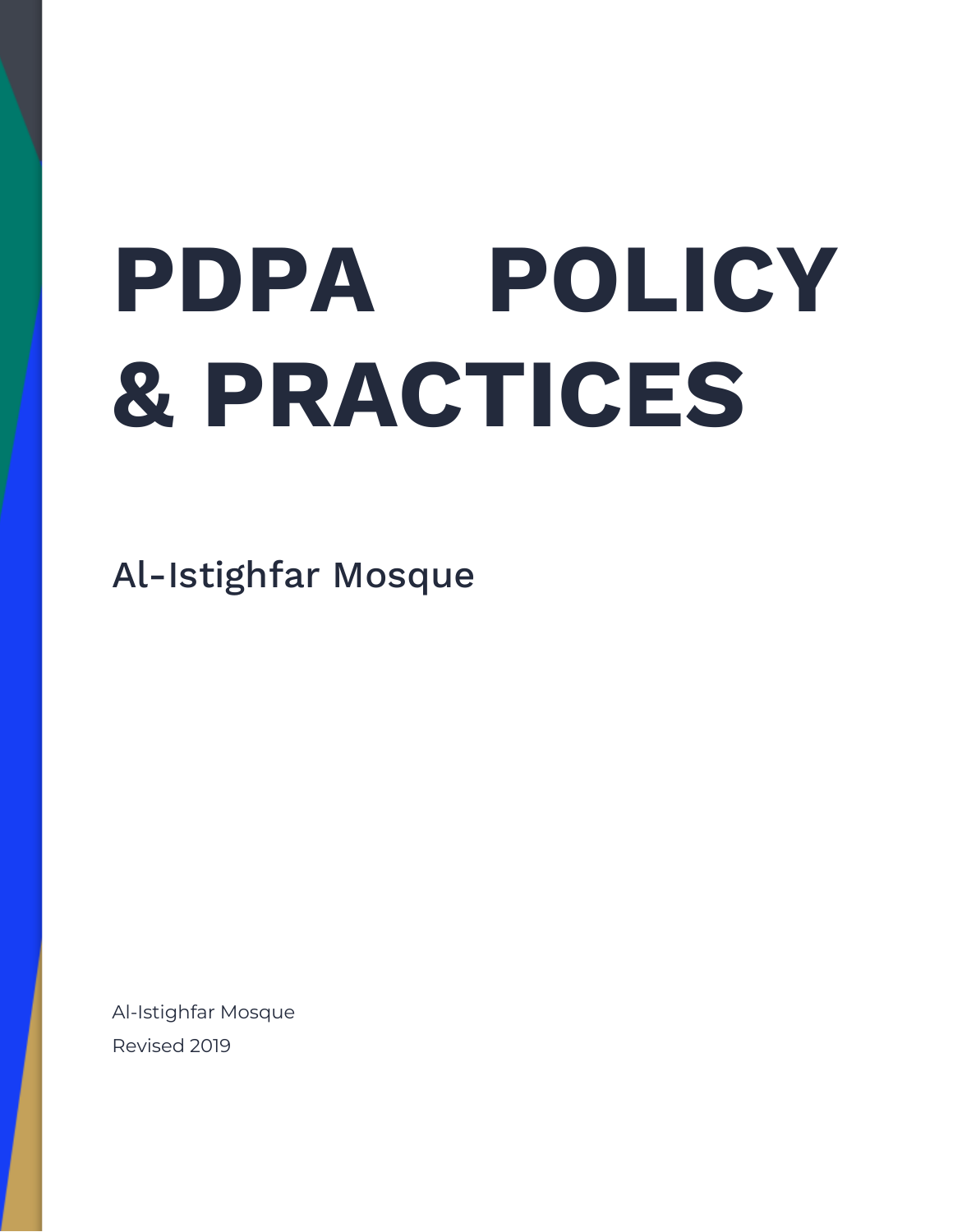\_\_\_\_\_\_\_\_\_\_\_\_\_\_\_\_\_\_\_\_\_\_\_\_\_\_\_\_\_\_\_\_\_\_\_\_\_\_\_\_\_\_\_\_\_\_\_\_\_\_\_\_\_\_\_\_\_\_\_\_\_\_\_\_\_\_\_\_\_\_\_\_\_\_\_\_\_\_\_\_\_\_

#### **Table of Contents**

Introduction Data Protection Office Collection of Personal Data Usage of Personal Data Disclosure of Personal Data Consent of Individual below 18 years old Protecting & Storing of Personal Data Retention of Personal Data Withdrawal of Consent & Making a Complaint Availability and Review of P & P

Annex A - Personal Data What is Personal Data How your Personal Data is collected How your Personal Data is used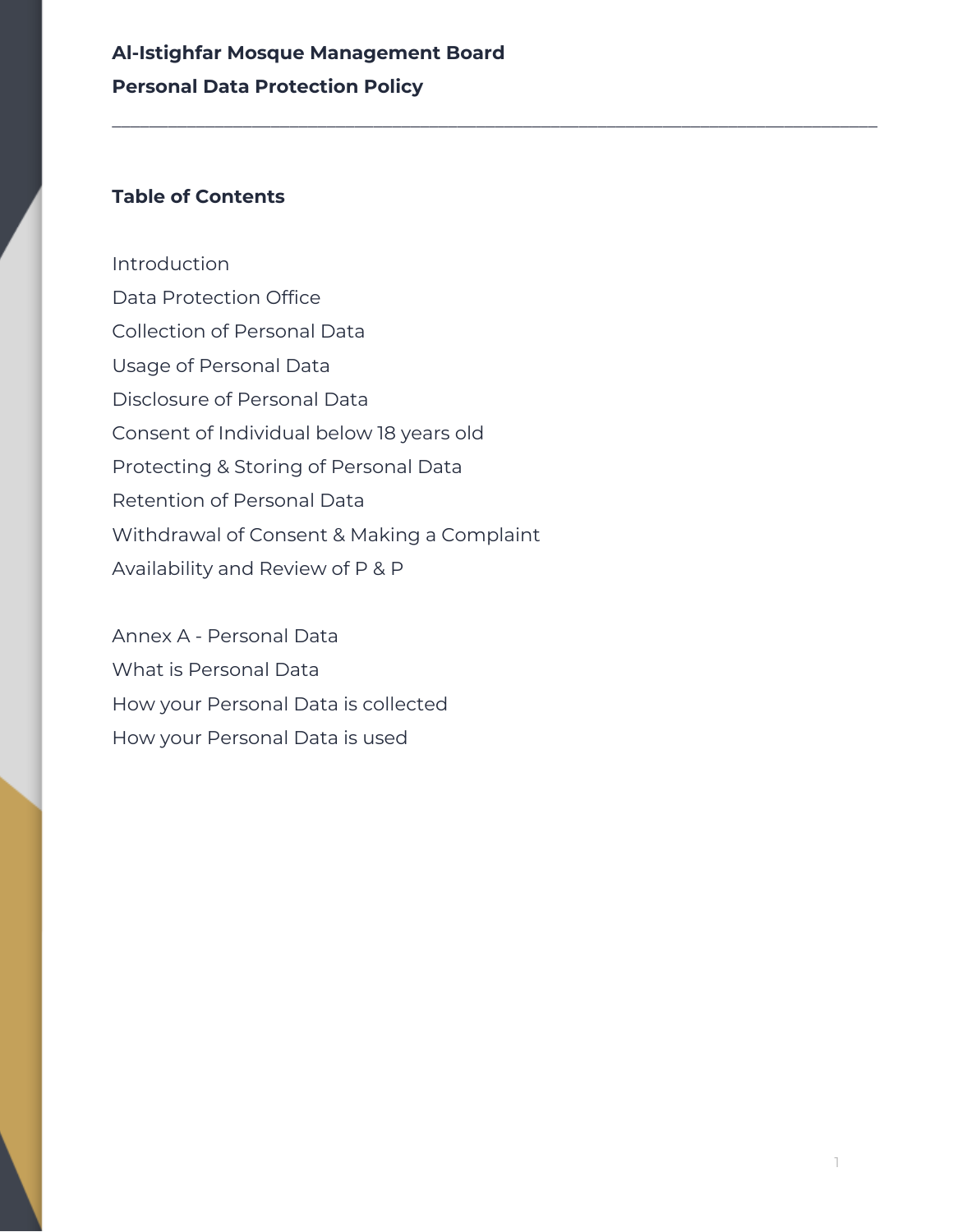#### **1. Introduction**

1.1. Al-Istighfar Mosque is committed to safeguarding the personal data entrusted to it by the Individuals.

\_\_\_\_\_\_\_\_\_\_\_\_\_\_\_\_\_\_\_\_\_\_\_\_\_\_\_\_\_\_\_\_\_\_\_\_\_\_\_\_\_\_\_\_\_\_\_\_\_\_\_\_\_\_\_\_\_\_\_\_\_\_\_\_\_\_\_\_\_\_\_\_\_\_\_\_\_\_\_\_\_\_

1.2. Al-Istighfar Mosque Management Board ("Al-Istighfar Mosque") shall comply with the Personal Data Protection Act 2012 (PDPA). This policy outlines the principles and practices adopted by Al-Istighfar Mosque in the collection, use, disclosure and update of personal data that is in its possession or will come into its possession.

#### **2. Data Protection Officer**

2.1. Al-Istighfar Mosque shall appoint a Data Protection Office ("DPO") who is responsible for ensuring the mosque's compliance and implementation of PDPA.

#### **3. Collection of Personal Data**

- 3.1. Al-Istighfar Mosque shall only collect personal data that are reasonably necessary to fulfil the purposes for which the personal data are collected. Please refer to **Annex <sup>A</sup> - Personal Data** on personal data collection and its usage by the mosque.
- 3.2. Al-istighfar Mosque may deem individual's consent was obtained for personal data collected prior to 2nd July 2014 for the purpose of which the personal data was collected. The consent may include for Al-Istighfar Mosque's usage and where applicable include disclosure. If an individual does not want Al-Istighfar Mosque to retain his or her personal data collected prior to 2nd July 2014, the individual must give reasonable notice to Al-Istighfar Mosque to withdraw his or her consent to Al-Istighfar Mosque's retention of that personal data.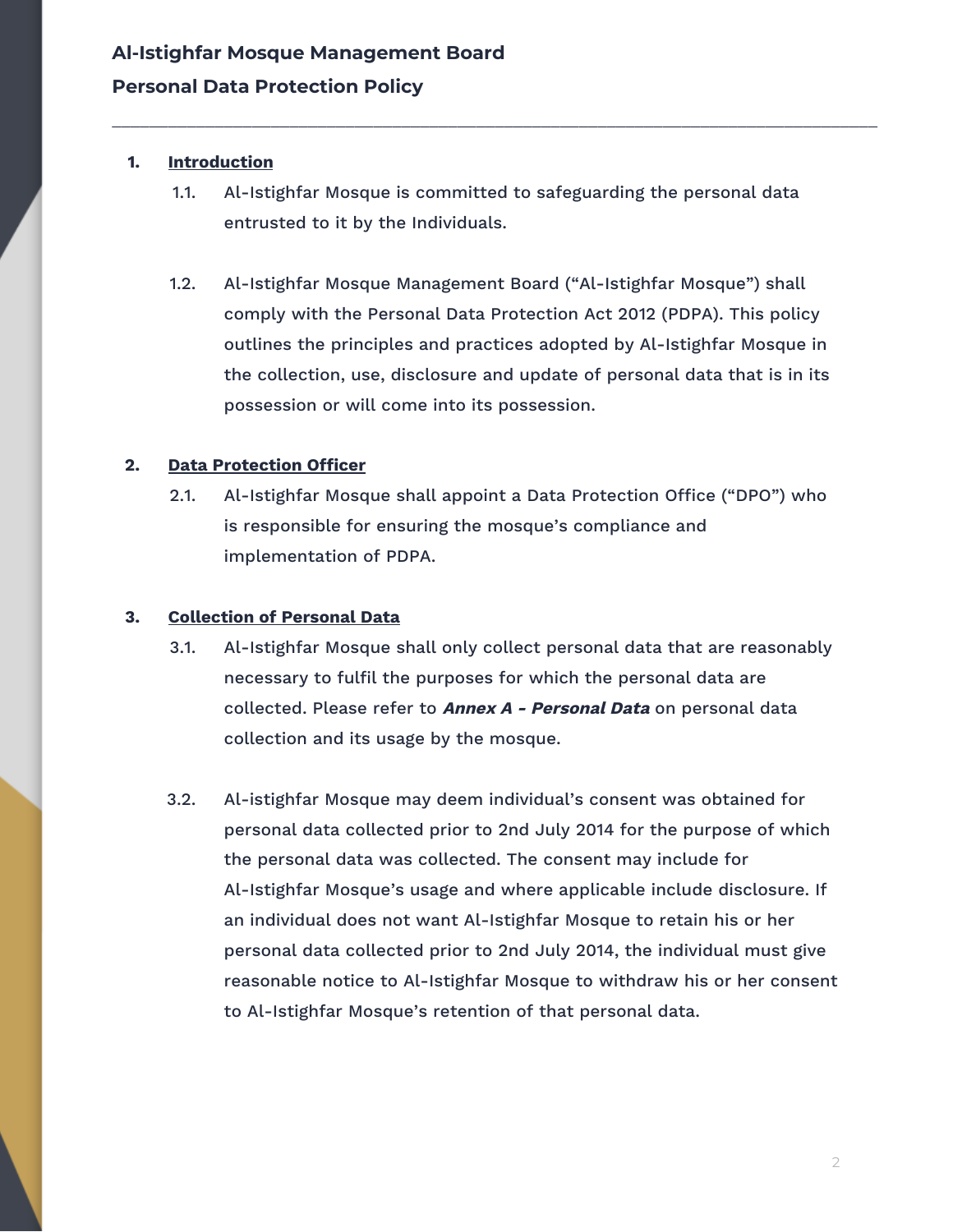#### **4. Usage of Personal Data**

4.1. Al-Istighfar Mosque may use personal data collected prior to 2nd July 2014 for the purpose for which the personal data was collected, whether such use occurs before or after 2nd July 2014.

\_\_\_\_\_\_\_\_\_\_\_\_\_\_\_\_\_\_\_\_\_\_\_\_\_\_\_\_\_\_\_\_\_\_\_\_\_\_\_\_\_\_\_\_\_\_\_\_\_\_\_\_\_\_\_\_\_\_\_\_\_\_\_\_\_\_\_\_\_\_\_\_\_\_\_\_\_\_\_\_\_\_

- 4.2. Al-Istighfar Mosque shall obtain consent from the person to use his or her personal data that has been collected after 2nd July 2014.
- 4.3. When a person withdraws his or her consent, Al-Istighfar Mosque shall cease to use his or her personal data within a reasonable time, whether his or her personal data was collected before or after 2nd July 2014.

#### **5. Disclosure of Personal Data**

- 5.1. Al-Istighfar Mosque may disclose personal data collected for the purposes which that personal data was collected for.
- 5.2. Al-Istighfar Mosque shall obtain consent to disclose personal data that has been collected after 2nd July 2014.
- 5.3. When a person withdraws his or her consent, Al-Istighfar Mosque shall cease to disclose his or her personal data.

#### **6. Consent of Individual below 18 Years Old**

6.1. For individual who is below the age of 18 years old, Al-Istighfar Mosque shall obtain the consent of a parent or guardian of the individual before collecting, using or disclosing personal data.

#### **7. Protecting and Storing of Personal Data**

7.1. Al-istighfar Mosque shall take reasonable and appropriate security measures to prevent unauthorised access, collection, use, disclosure, copying, modification, disposal or similar risks related to personal data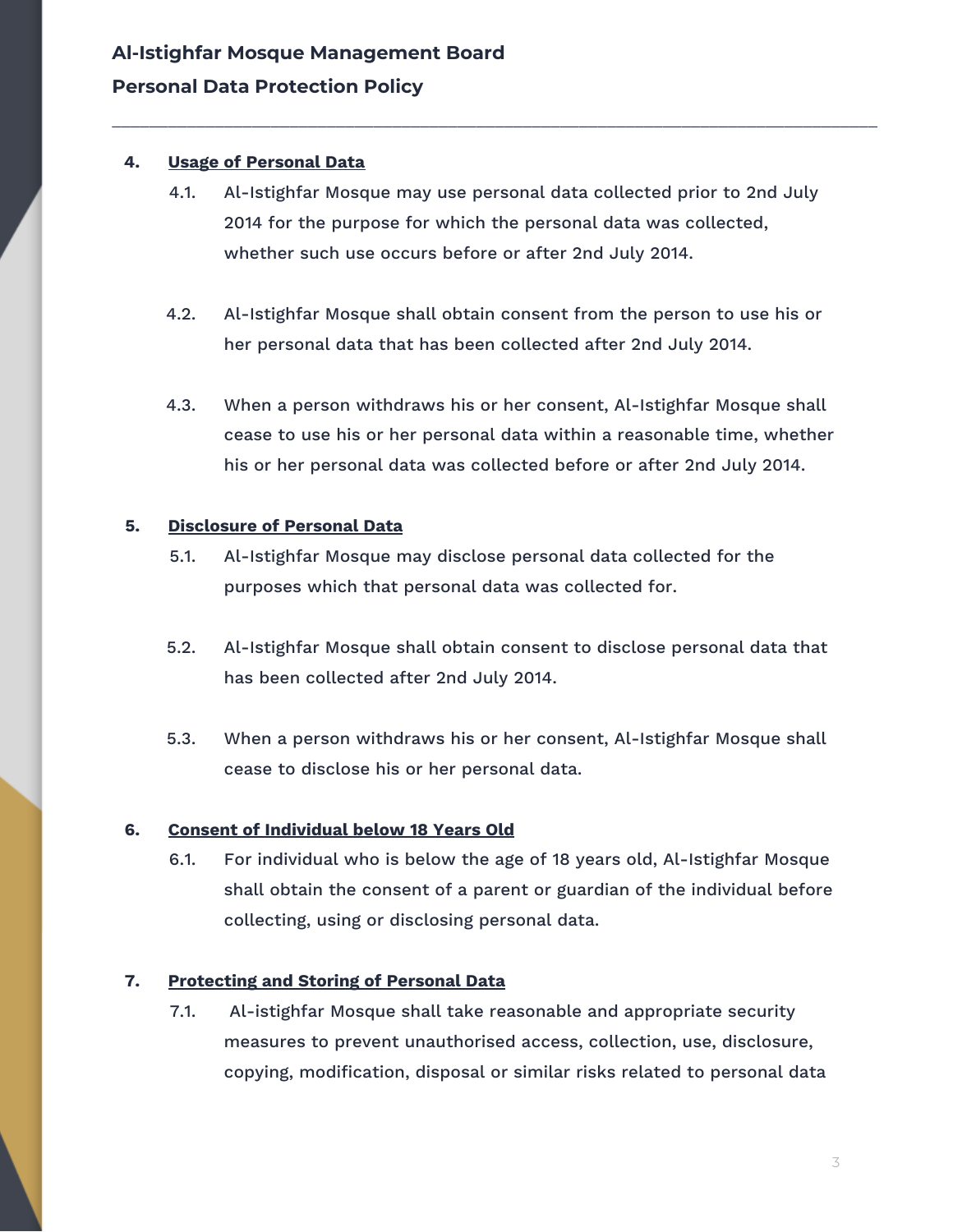in its possession.

7.2. Al-Istighfar Mosque implements the following protection measures:

\_\_\_\_\_\_\_\_\_\_\_\_\_\_\_\_\_\_\_\_\_\_\_\_\_\_\_\_\_\_\_\_\_\_\_\_\_\_\_\_\_\_\_\_\_\_\_\_\_\_\_\_\_\_\_\_\_\_\_\_\_\_\_\_\_\_\_\_\_\_\_\_\_\_\_\_\_\_\_\_\_\_

- 7.2.1. Physical measures Storing in locked filing cabinets and restriction of access to offices
- 7.2.2. Restriction of Access to Personal Data Security clearance and limitation of access to only authorised personnel
- 7.2.3. Password-Protected and encryption of information to personal data stored in any electronic medium
- 7.3. Al-Istighfar Mosque shall ensure all employees and volunteers are aware of the importance to protect the confidentiality of personal data.
- 7.4. Al-Istighfar Mosque shall ensure that care is taken when personal data are disposed or destroyed, to prevent unauthorised access to the personal data.

#### **8. Retention of Personal Data**

8.1. Al-Istighfar Mosque shall ensure that any personal data that are no longer serving the purpose(s) for which they are collected, or that are no longer necessary to be retained for any legal or business purpose, are removed or made anonymous.

#### **9. Withdrawal of Consent and Making a Complaint**

- 9.1. A person may withdraw his or her consent to the collection, use or disclosure of his or her personal data by giving reasonable notice to Al-Istighfar Mosque.
- 9.2. A person who wishes to make a request or to lodge a complaint to Al-Istighfar Mosque pertaining to any failure to comply with the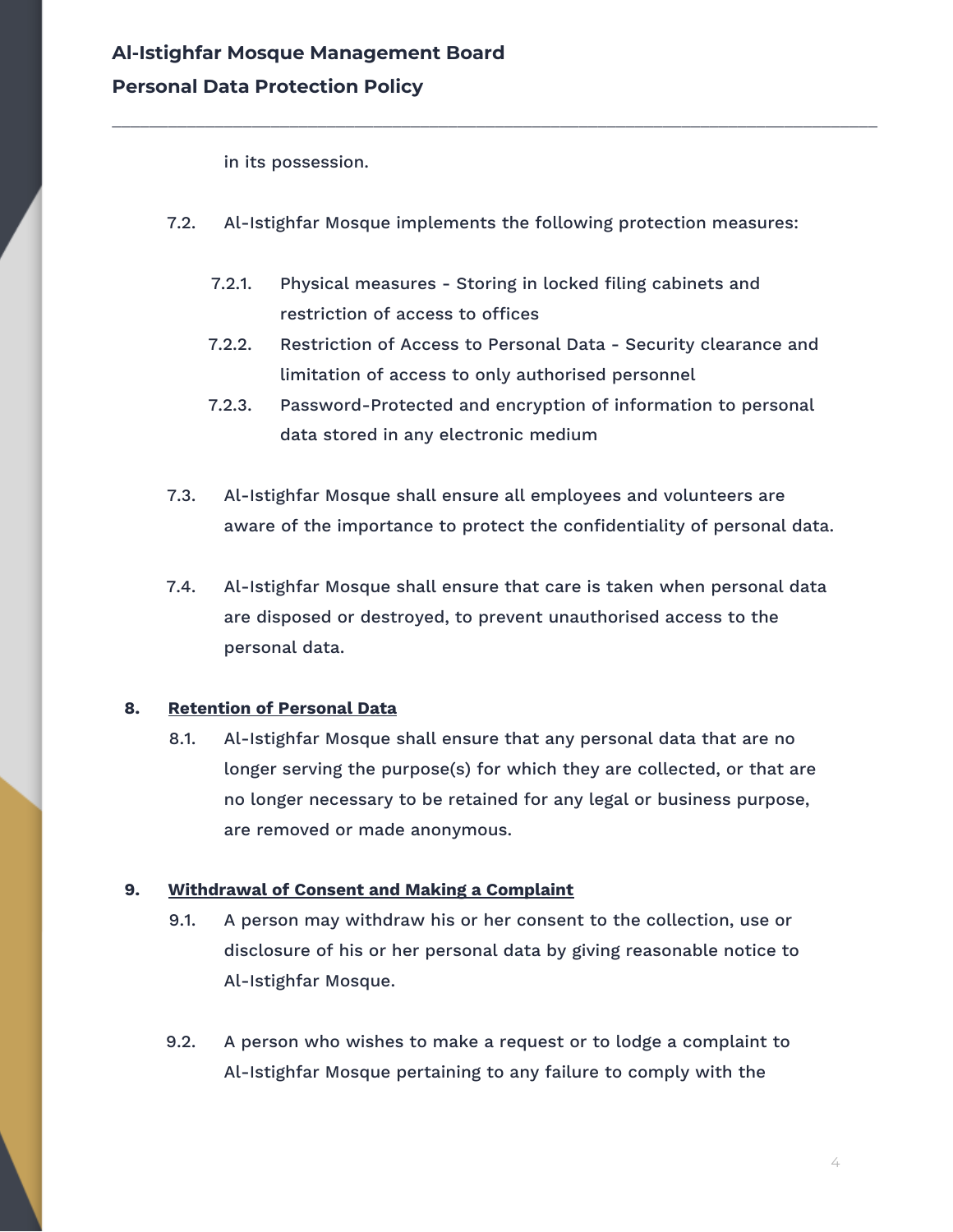provisions of the PDPA, may lodge the request to the Data Protection Officer (DPO) using the mosque office account at [dpo@alistighfar.mosque.org.sg](mailto:dpo@alistighfar.mosque.org.sg) or submitting a letter of request or complaint to the DPO of Al-Istighfar Mosque.

\_\_\_\_\_\_\_\_\_\_\_\_\_\_\_\_\_\_\_\_\_\_\_\_\_\_\_\_\_\_\_\_\_\_\_\_\_\_\_\_\_\_\_\_\_\_\_\_\_\_\_\_\_\_\_\_\_\_\_\_\_\_\_\_\_\_\_\_\_\_\_\_\_\_\_\_\_\_\_\_\_\_

9.3. The DPO shall contact the complainant within three (3) working days and investigate the complaint within two (2) weeks.

#### **10. Availability and Review of P & P**

- 10.1. This document shall be made available upon request by a person. This document shall be made available online at Al-Istighfar Mosque website, [www.alistighfar.com](http://www.alistighfar.com/) or at the Al-Istighfar Mosque Customer Service Office located at Level 1, 2 Pasir Ris Walk Singapore 518239.
- 10.2. Al-Istighfar Mosque Management Board shall monitor, review and amend this document in its absolute discretion where it deems necessary or appropriate in accordance with the PDPA.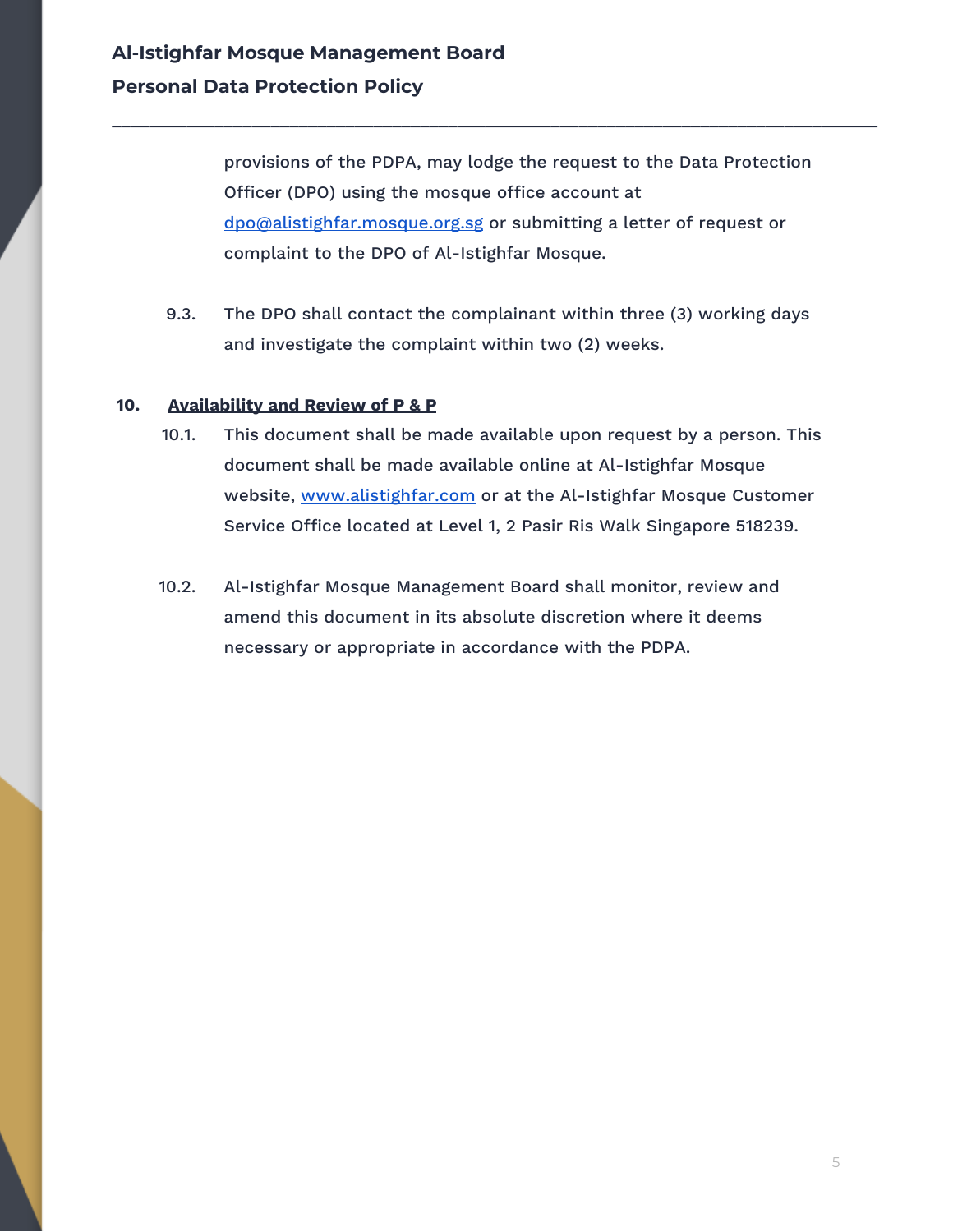### **Al-Istighfar Mosque Management Board**

#### **Personal Data Protection Policy**

#### **ANNEX A - PERSONAL DATA**

#### **What is Personal Data**

Personal Data is any information about you that you have provided to us, including but not limited to the following

\_\_\_\_\_\_\_\_\_\_\_\_\_\_\_\_\_\_\_\_\_\_\_\_\_\_\_\_\_\_\_\_\_\_\_\_\_\_\_\_\_\_\_\_\_\_\_\_\_\_\_\_\_\_\_\_\_\_\_\_\_\_\_\_\_\_\_\_\_\_\_\_\_\_\_\_\_\_\_\_\_\_

- A. Name
- B. National Registration Identity Card (NRIC) / Birth Certificate (BC) / Passport Details / Foreign Identification Number (FIN)
- C. Contact details (including telephone number & email address)
- D. Residential address
- E. Date of Birth
- F. Gender
- G. Nationality
- H. Race
- I. Marital Status
- J. Education Background
- K. Occupation
- L. Name of school currently attending (for students only)
- M. Parent's name and particulars (for those below the age of 18)
- N. Photographs, audio and video recordings
- O. Feedback or response form

#### **How your personal information is collected**

A. Mosque Congregants Database

In order for us to keep a record and update our congregant database, we may contact you from time to time to update your personal information. This information is also used to communicate with you, respond to your enquiries and feedback, provide you with informations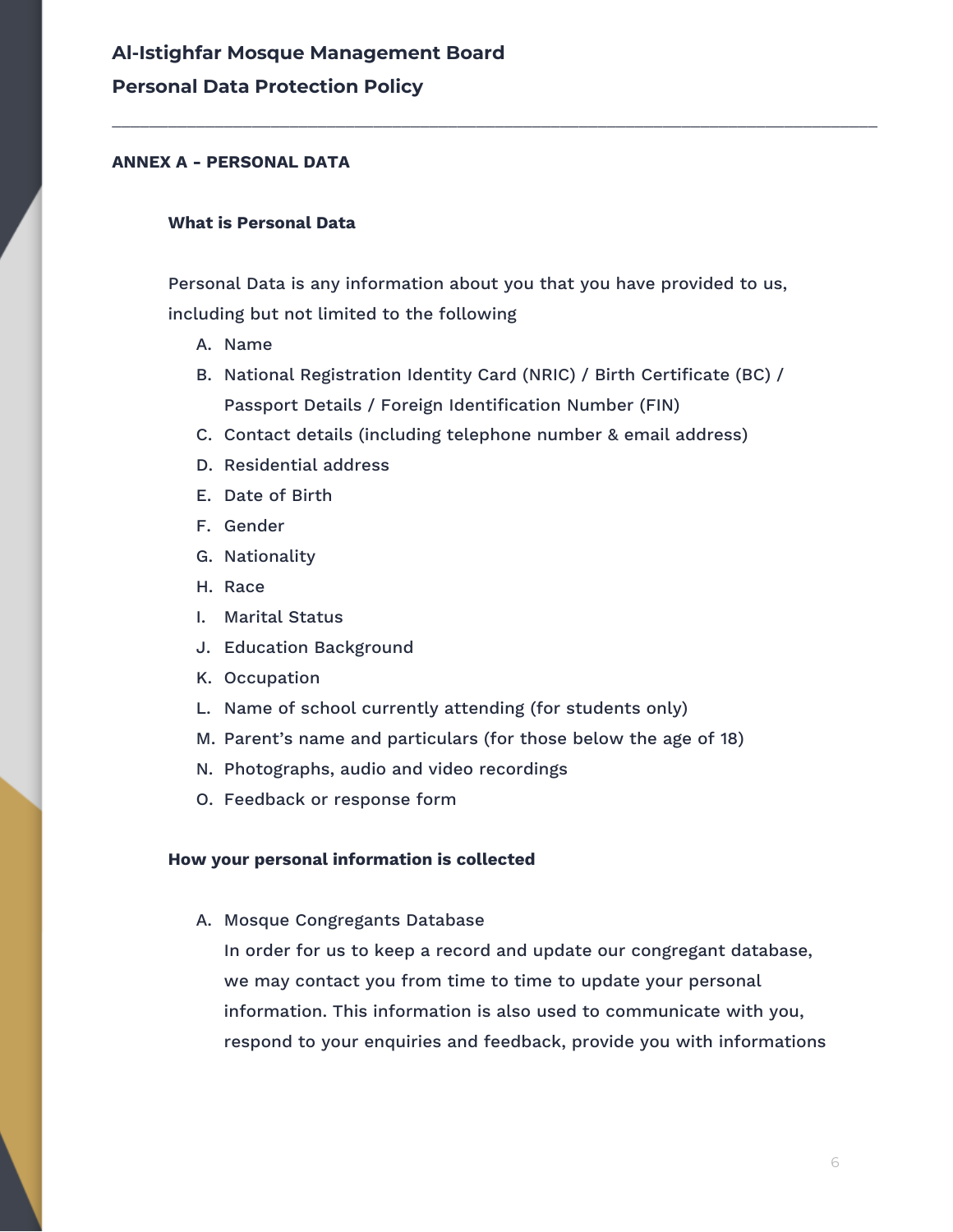or updates on Al-Istighfar Mosque

B. Mosque Events / Programs and Activities

Al-Istighfar Mosque organises events, programs and activities on a regular basis. During such time, participants may be required to register and information such as Name, NRIC / BC / FIN / Passport number, Residential Address, Contact Details and age may be collected only for use by the mosque to follow up with you and update you promptly as well as to inform you of future events that may be of interest to you.

\_\_\_\_\_\_\_\_\_\_\_\_\_\_\_\_\_\_\_\_\_\_\_\_\_\_\_\_\_\_\_\_\_\_\_\_\_\_\_\_\_\_\_\_\_\_\_\_\_\_\_\_\_\_\_\_\_\_\_\_\_\_\_\_\_\_\_\_\_\_\_\_\_\_\_\_\_\_\_\_\_\_

C. Information collected on Website

Al-Istighfar Mosque may collect information such as your name, email address, telephone number when you fill out our online form, so that we could respond to your enquiries promptly.

D. Photographs / Audio / Video Recordings Al-Istighfar Mosque may collect your photographs, audio or video recordings through your participation and involvement in our mosque events.

#### **How is your personal information used by Al-Istighfar Mosque**

- A. Once you have given us your personal information, you are not anonymous to us. We may use your personal information to contact you for future mosque activities, events, courses and workshops from time to time. This may be done via mail, email or text messages.
- B. Photographs, audio or video recordings during our mosque events may be used for our publicity and promotion purposes such as printed brochures, flyers, posters, banners, calendars, electronic publications, websites and social media platforms.